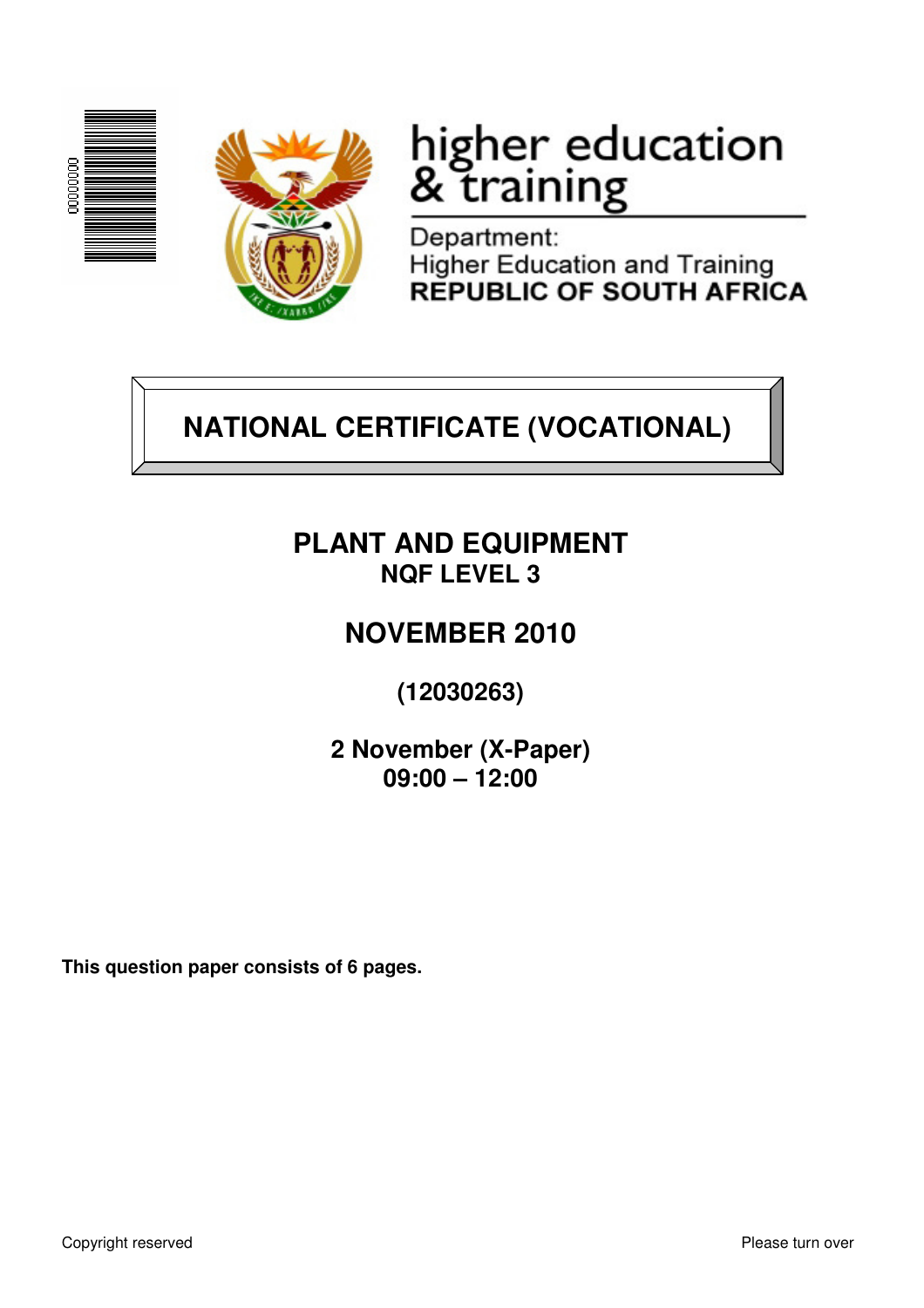#### **TIME: 3 HOURS MARKS: 100**

\_\_\_\_\_\_\_\_\_\_\_\_\_\_\_\_\_\_\_\_\_\_\_\_\_\_\_\_\_\_\_\_\_\_\_\_\_\_\_\_\_\_\_\_\_\_\_\_\_\_\_\_\_\_\_\_\_\_\_\_\_\_\_\_\_\_\_\_\_\_

#### **INSTRUCTIONS AND INFORMATION**

- 1. Answer ALL the questions.
- 2. Read ALL the questions carefully.
- 3. Number the answers according to the numbering system used in this question paper.
- 4. ALL drawings must be neat and well balanced.
- 5. ALL work you do not want to be marked must be clearly crossed out.
- 6. Write neatly and legibly.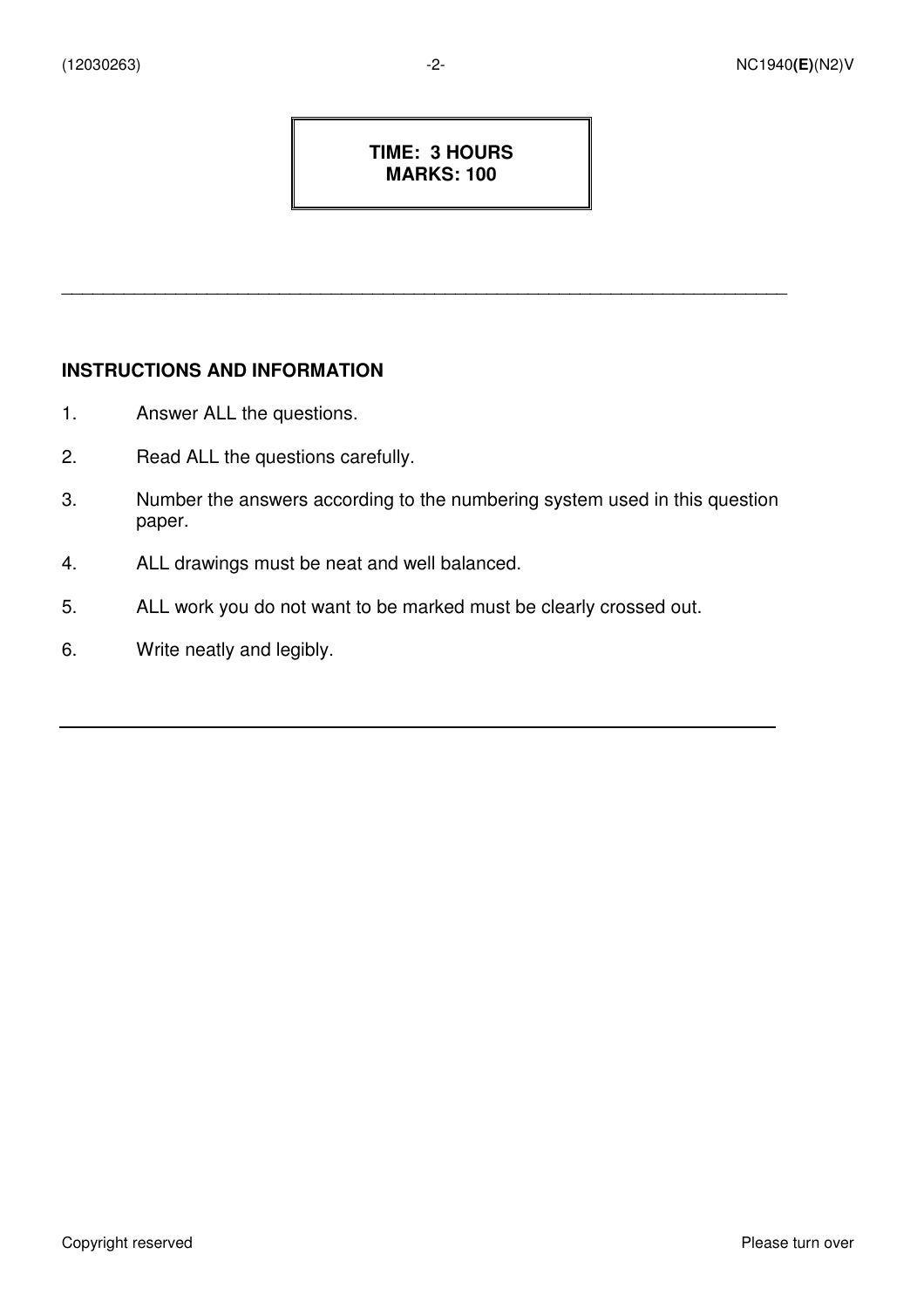#### **QUESTION 1: BASIC FIRE AWARENESS**

Fires can be classified into three different types. Name the THREE types and also suggest ways in which you can reduce the risk of fire in any TWO of the three types.

 **[5]** 

#### **QUESTION 2: LIFTING OF HEAVY OBJECTS**

- 2.1 Indicate whether the following statements are TRUE or FALSE. Choose the answer and write only 'true' or 'false' next to the question number  $(2.1.1 - 2.1.5)$  in the ANSWER BOOK.
	- 2.1.1 The safe working load of a device is the minimum load that the device is designed to lift safely. (1) 2.1.2 The inspection and testing of lifting equipment must be done by any qualified inspector. (1) 2.1.3 It is not important to keep all inspection registers on the premises. (1) 2.1.4 According to law, every power-driven lifting machine must be provided with two precautionary measures. (1) 2.1.5 Nobody is allowed to lift or move a person by means of a lifting machine, unless the machine has been fitted with a cradle

approved by an inspector for that purpose. (1)

- 2.2 THREE types of back injuries can be sustained from incorrect lifting of objects. List these THREE types of back injuries. (3)
- 2.3 On a construction site, knots are used with manual lifting equipment. Name any TWO types of knots. (2)
- 2.4 Explain in your own words why it is important that only trained and qualified crane drivers should operate cranes. (3)
- 2.5 What do you understand by the following terms?

that a banksman can give to the crane operator.

- 2.5.1 Tandem lift
- 2.5.2 Hard standings (4) 2.6 Communication is very important during lifting. State any THREE instructions
	- (3) **[20]**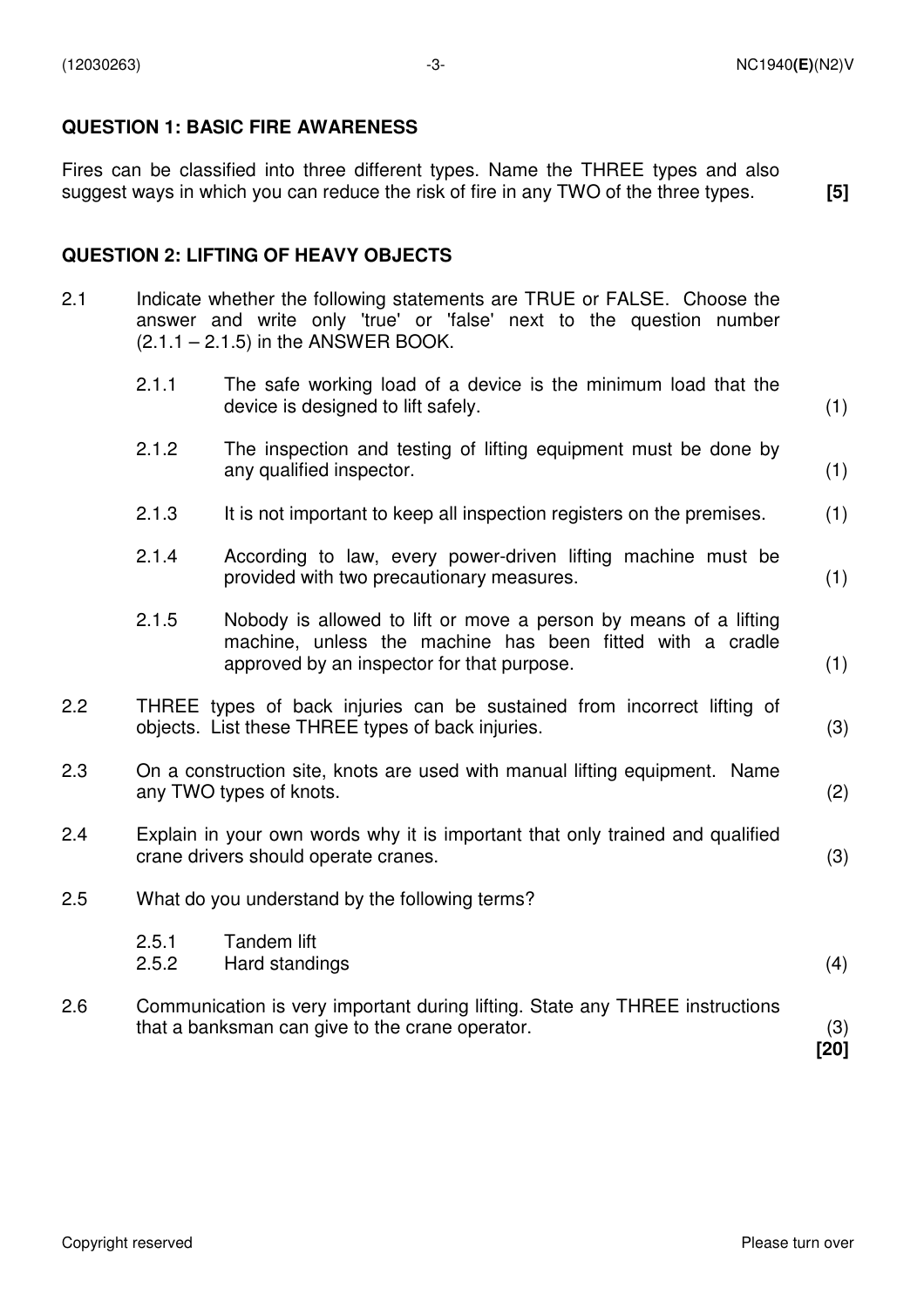#### **QUESTION 3: ELECTRIC MOTORS AND INTERNAL-COMBUSTION ENGINES**

- 3.1 Distinguish between work and power. (4)
	-

**[20]** 

3.2 Use the list of words below to complete the table comparing electric motors and internal-combustion engines. Write only the correct answer next to the question numbers  $(3.2.1 - 3.2.6)$  in the ANSWER BOOK.

> magnetic field; noisy; quiet; lasts longer; does not last longer; diagnostic; high efficiency; low efficiency

| <b>ELECTRIC MOTOR</b> | <b>INTERNAL-COMBUSTION ENGINE</b> |     |
|-----------------------|-----------------------------------|-----|
| (3.2.1)               | (3.2.2)                           |     |
| (3.2.3)               | (3.2.4)                           |     |
| (3.2.5)               | (3.2.6)                           | (6) |

- 3.3 State THREE functions of engine lubricating oil. (3)
- 3.4 Discuss why a cold engine should be treated 'gently'. (3)
- 3.5 Give reasons why it is good practice to fill the tank of a petrol engine at the end of a working day. (4)

#### **QUESTION 4: TRANSMISSIONS**

| 4.1 |                         | Gears are generally used to link one rotating object to another. Name THREE<br>ways in which gears can be applied. |             |  |
|-----|-------------------------|--------------------------------------------------------------------------------------------------------------------|-------------|--|
| 4.2 |                         | What do you understood by the following terms?                                                                     |             |  |
|     | 4.2.1<br>4.2.2          | Drive ratio<br>Revolution                                                                                          | (4)         |  |
| 4.3 |                         | Describe the limitations of the following parts:                                                                   |             |  |
|     | 4.3.1<br>4.3.2<br>4.3.3 | <b>Belt drive</b><br>Chain drive<br>Torque converter                                                               | (3)<br>[10] |  |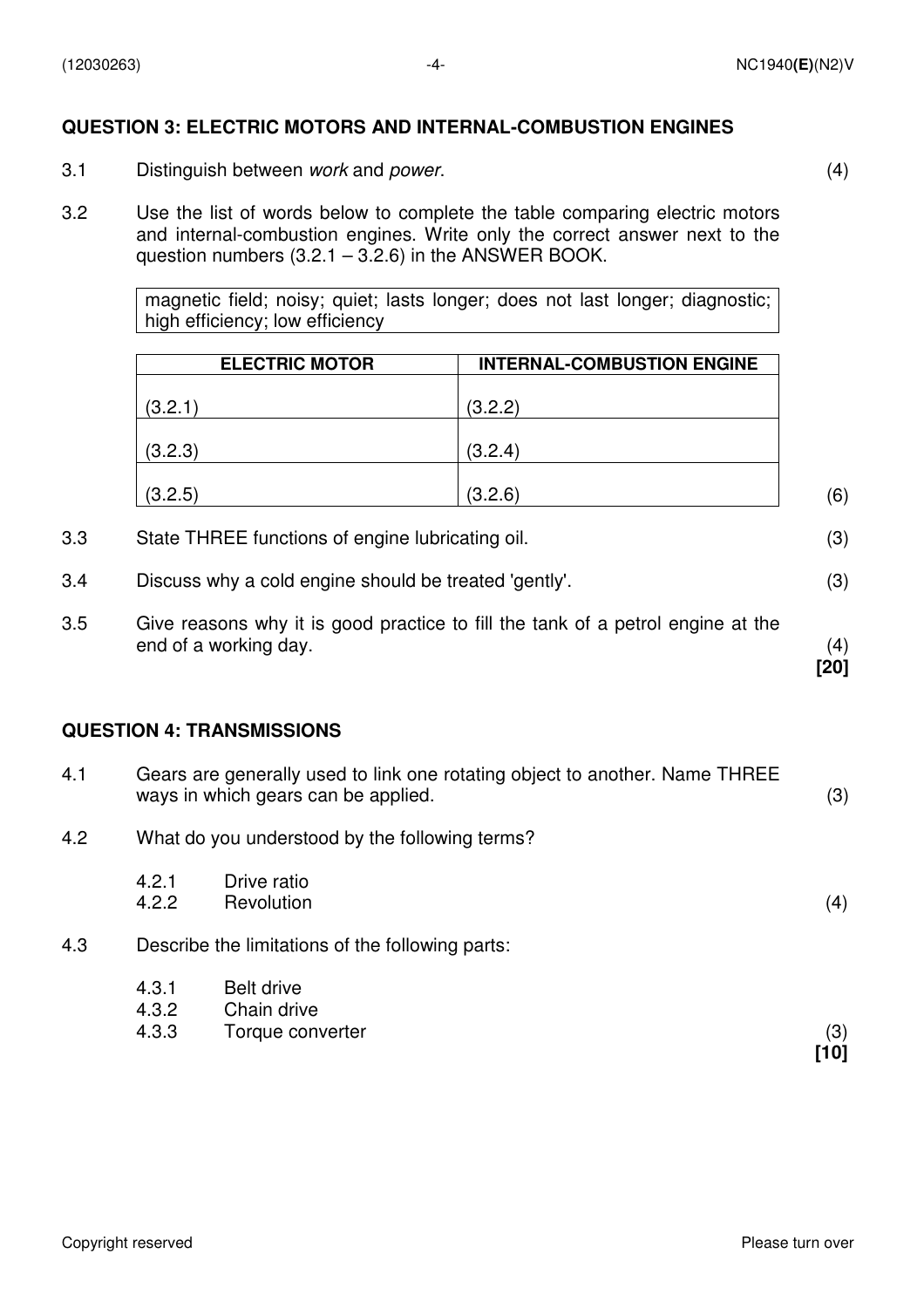#### **QUESTION 5: MAINTENANCE OF VEHICLES**

| 5.1 | You are in charge of all the vehicles around the construction site. State FIVE<br>regular maintenance checks and services needed to ensure the smooth<br>operation of vehicles.                                                           |                                                                                                                    |      |
|-----|-------------------------------------------------------------------------------------------------------------------------------------------------------------------------------------------------------------------------------------------|--------------------------------------------------------------------------------------------------------------------|------|
| 5.2 | The hand brake is one of the most important components in a motor vehicle.<br>Explain the purpose of a hand brake in a vehicle.                                                                                                           |                                                                                                                    |      |
| 5.3 | Tyres for trucks and construction vehicles are expensive and therefore some<br>companies will use retreaded tyres on their trucks and vehicles. Explain the<br>consequences of using retreaded tyres on trucks and construction vehicles. |                                                                                                                    |      |
| 5.4 | The laws that regulate vehicle loading classify vehicles and the type of loads<br>that are allowed. Discuss the following terms:                                                                                                          |                                                                                                                    |      |
|     | 5.4.1<br>5.4.2                                                                                                                                                                                                                            | Gross vehicle mass<br>Gross trailer mass                                                                           |      |
|     | 5.4.3<br>5.4.4                                                                                                                                                                                                                            | Gross combination mass<br>Permissible maximum vehicle mass                                                         | (4)  |
|     |                                                                                                                                                                                                                                           |                                                                                                                    |      |
| 5.5 |                                                                                                                                                                                                                                           | State THREE consequences of overloading vehicles.                                                                  | (3)  |
| 5.6 | Explain how you would perform the following activities to extend the life<br>expectancy of batteries:                                                                                                                                     |                                                                                                                    |      |
|     | 5.6.1                                                                                                                                                                                                                                     | Cleaning the battery                                                                                               |      |
|     | 5.6.2<br>5.6.3                                                                                                                                                                                                                            | Preventing corrosion<br>Topping up the fluid                                                                       | (3)  |
|     |                                                                                                                                                                                                                                           |                                                                                                                    | [20] |
|     |                                                                                                                                                                                                                                           |                                                                                                                    |      |
|     |                                                                                                                                                                                                                                           | <b>QUESTION 6: SMALL PLANT AND POWER TOOL OPERATION</b>                                                            |      |
| 6.1 | Distinguish between the following pumps:                                                                                                                                                                                                  |                                                                                                                    |      |
|     | 6.1.1<br>6.1.2                                                                                                                                                                                                                            | Self-priming pumps<br>Non-self-priming pumps                                                                       | (4)  |
| 6.2 |                                                                                                                                                                                                                                           | State THREE factors to be taken into account when selecting a portable<br>generator for a small construction site. | (3)  |

- 6.3 State THREE precautionary measures to adhere to when using a compressed-air tank. (3)
- 6.4 Explain why water traps are used on pneumatic tools. (1)